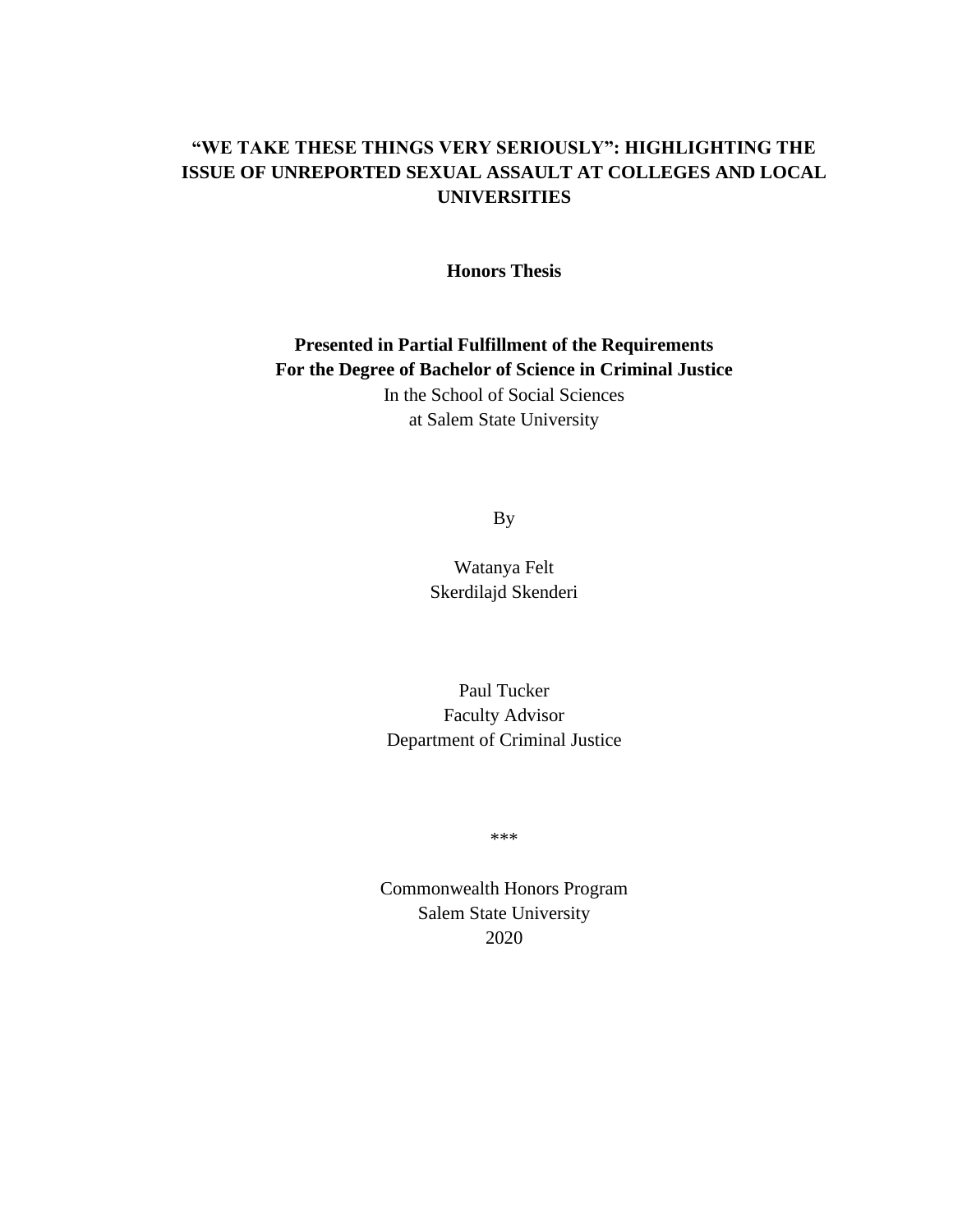#### **Abstract**

Colleges and Universities alike can make it quite difficult for someone looking to report an instance or multiple instances of sexual misconduct. Often students who do report are faced with/subjected to humiliation, disapproval, or even reprehension. A component of my thesis work was the ongoing development of a website. This website hopes to shed some light on this prevalent issue and increase the awareness of the growing rate of sexual assault on both college and university campuses, while ultimately changing future practices when it comes to dealing with instances of sexual misconduct at that level. The most unique part of this website is that it is completely anonymous, so anything shared by users is free of sensitive and or personally identifiable information. The written portion of this thesis seeks to provide more insight into the developmental processes of this digital component and in addition, provide a well-attuned explanation for much of the decision making behind the finalized product. The primary sources used in my research and website development include an array of scholarly sources, primary statistical sources, academic journals, and documentaries.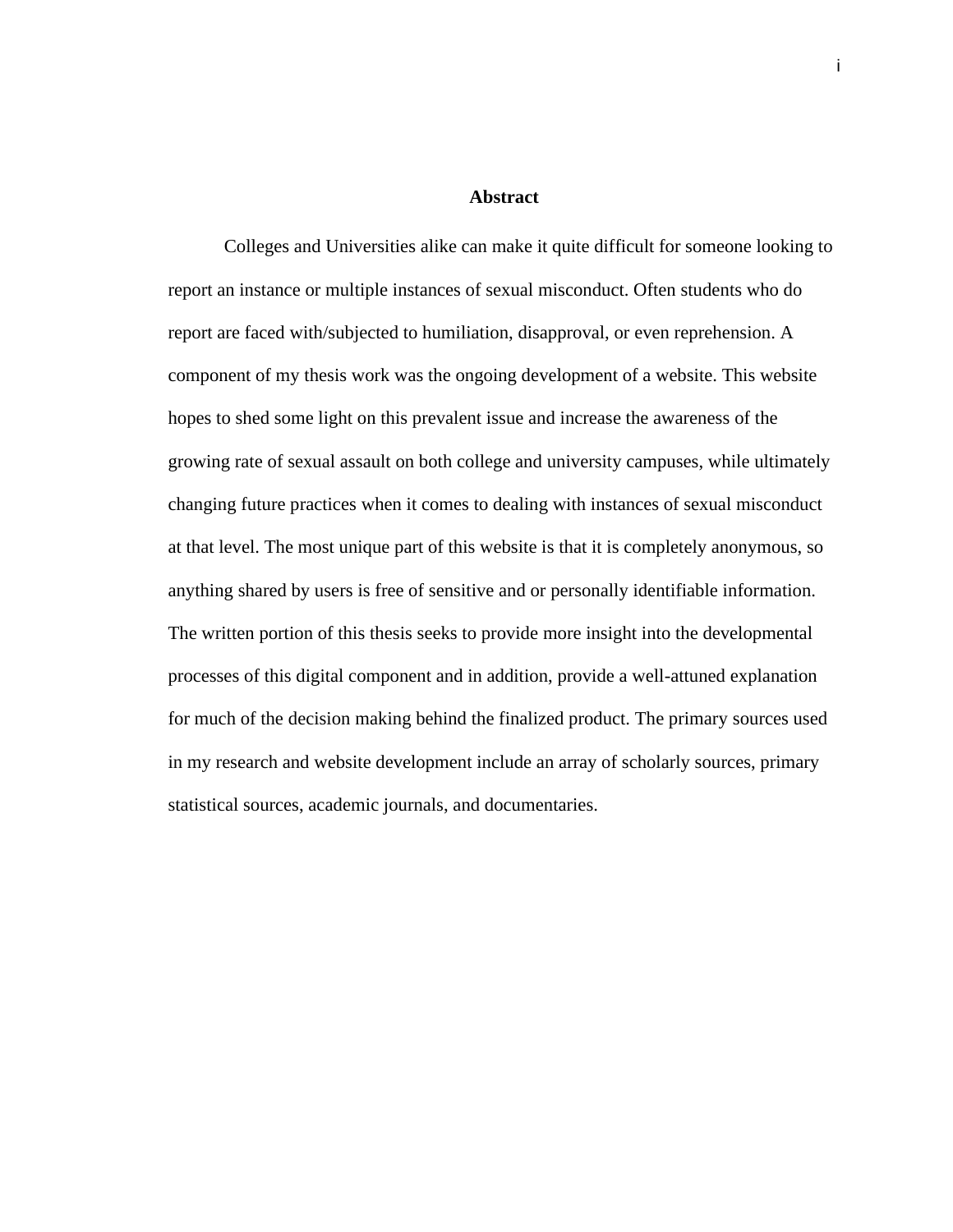# **Table of Contents**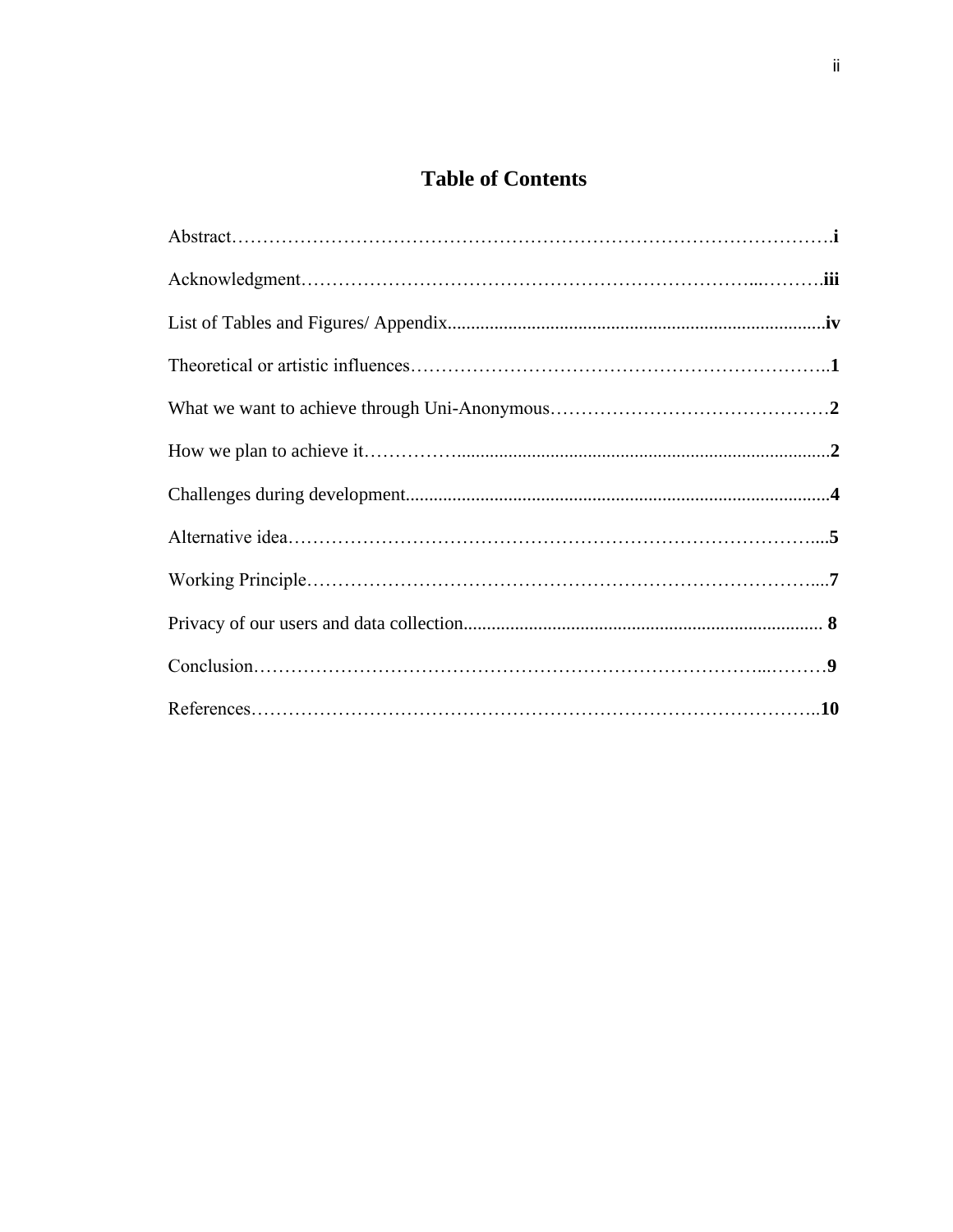### **Acknowledgments**

The completion of this honors thesis would not have been made possible had it not been for the support of my Thesis Advisor Paul Tucker and Honors Program Chair Scott Nowka. Also, I owe a great deal of thanks to both my colleague and benefactor Skerdilajd Skenderi. All of your contributions towards actualizing this final product are sincerely appreciated and have not gone unnoticed. Without all of your contributions, this would not have been made possible and I say this with much gratitude.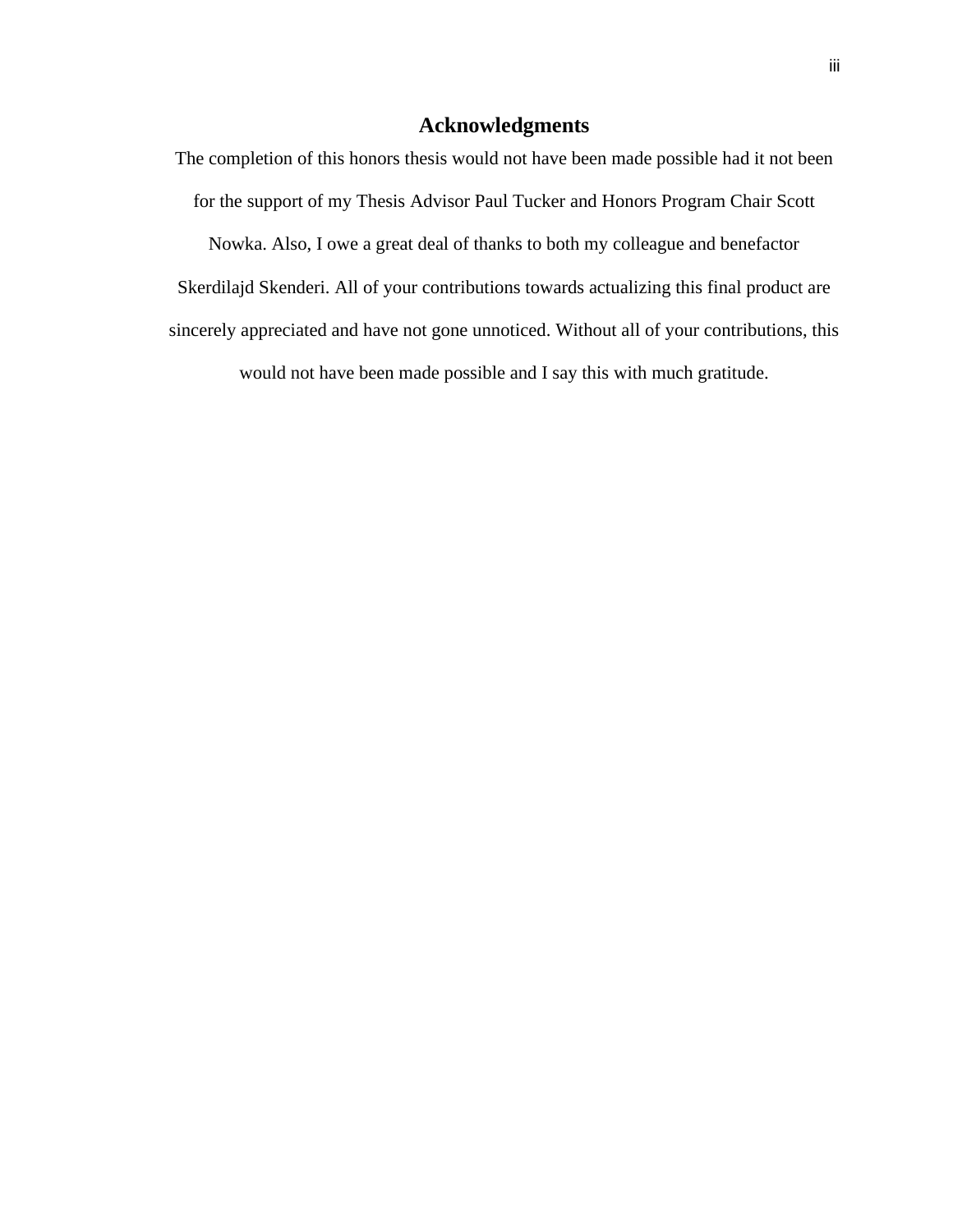

# **List of Tables and Figures/ Appendix**

*Figure 1 -* Diagram showing the working principle of the website.

| <b>ElOur Mission Statement</b><br>"To create and foster a safe                                                                                                                                                                                                                                                                                                                   | WE ARE HERE, TELL US YOUR STORY.<br><b>Post Title</b>                                       |  |
|----------------------------------------------------------------------------------------------------------------------------------------------------------------------------------------------------------------------------------------------------------------------------------------------------------------------------------------------------------------------------------|---------------------------------------------------------------------------------------------|--|
| environment for students to learn,<br>develop, and grow."                                                                                                                                                                                                                                                                                                                        | <b>Post Content</b><br>Visual<br>Text                                                       |  |
| El Submission Guidelines<br>• Do not include any<br>sensitive and or personally<br>identifiable information in<br>your submissions.<br>. Do not submit any<br>materials that contain<br>biased commentary and/or<br>discriminatory language.<br>· Should you decide to upload<br>images as part of your<br>submission, avoid<br>uploading images with<br>embedded location data. | $\bullet$ B $I \in E$ $\alpha \geq \alpha \leq \beta$ $\equiv \infty$ $\equiv$<br>Paragraph |  |
| EFounders<br>Watanya Felt<br>Skerdilajd Skenderi                                                                                                                                                                                                                                                                                                                                 | <b>Security Check</b><br>2+6= Enter Sum<br>Submit Post                                      |  |

*Figure 2 -* Current layout for the *Submission* page.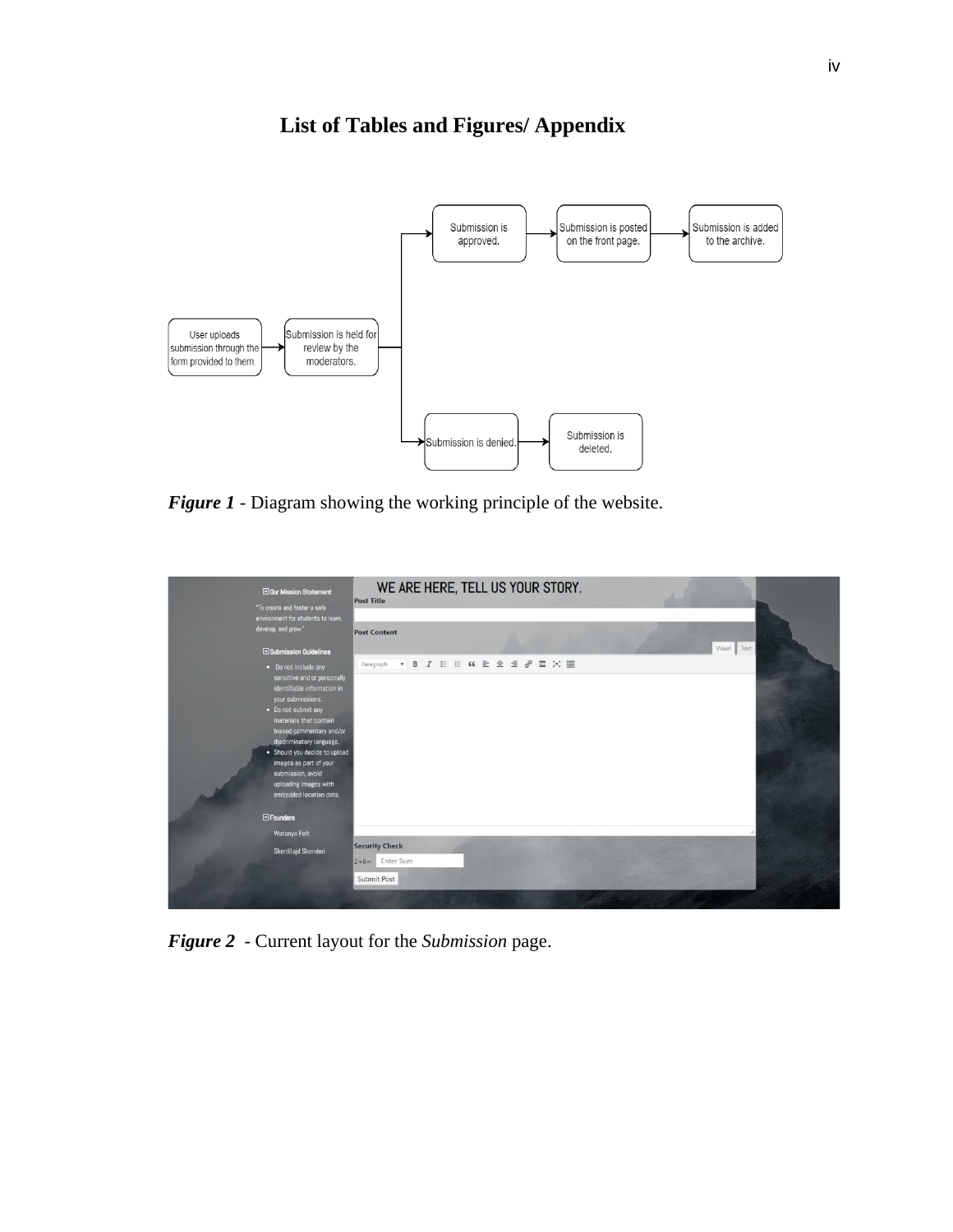

| Contact Us                        |
|-----------------------------------|
| Find us on maps                   |
| 352 Lafayette St, Salem, MA 01970 |
| Connect with us                   |
| Uni-anonymous@notyetpublished.com |

## *Figure 3 -* Current layout for the *Contact Us* page

| Resources<br>resources and additional materials.                                                                                                                                                                | We are dedicated to providing our users with resources whenever they may need them. Below you will be able to find emergency hotlines, specialized                                                                                                                                                                                                                                                               |                                                                                                                                                                                                                                                                                                                                                                                               |
|-----------------------------------------------------------------------------------------------------------------------------------------------------------------------------------------------------------------|------------------------------------------------------------------------------------------------------------------------------------------------------------------------------------------------------------------------------------------------------------------------------------------------------------------------------------------------------------------------------------------------------------------|-----------------------------------------------------------------------------------------------------------------------------------------------------------------------------------------------------------------------------------------------------------------------------------------------------------------------------------------------------------------------------------------------|
| <b>Immediate Resources</b>                                                                                                                                                                                      | Websites                                                                                                                                                                                                                                                                                                                                                                                                         | <b>Specialized Resources</b>                                                                                                                                                                                                                                                                                                                                                                  |
| <b>Hotlines</b><br>• National Domestic<br><b>Violence Hotline</b><br>$0.1 - 800 - 799 - 7233$<br>$\cdot$ RAINN<br>$0.1 - 800 - 656 - 4673$<br><b>Text Lines</b><br>- Crisis Text Line<br>o Text Hello to 741741 | <b>Various National Hotlines</b><br>. More information about the RAINN hotline.<br>. The effects of sexual assault.<br>• Understanding sexual abuse.<br>• Guidelines for agencies (Trauma-Informed<br>Services)<br>CDC on sexual violence.<br>• Substance abuse and it's relation to sexual<br>assault and sexual abuse.<br>• Psychological consequences of sexual<br>trauma.<br>• Physical abuse against women. | National Deaf Domestic<br><b>Violence Hotline 1-855-812-1001</b><br>• The Trevor Project $-1-866-488-$<br>7386 or text START to 678678<br>• Trans Lifeline $- 1 - 877 - 565 - 8860$<br>- SAMHSA National Helpline - 1-<br>800-662-4357<br>• Training<br>• Engaging women in Trauma-<br>Informed Peer Support.<br>• Sexual Abuse Among Homeless<br>Adolescents.<br>• Relationships and Safety. |

*Figure 4 -* Current layout for the *Resources* page.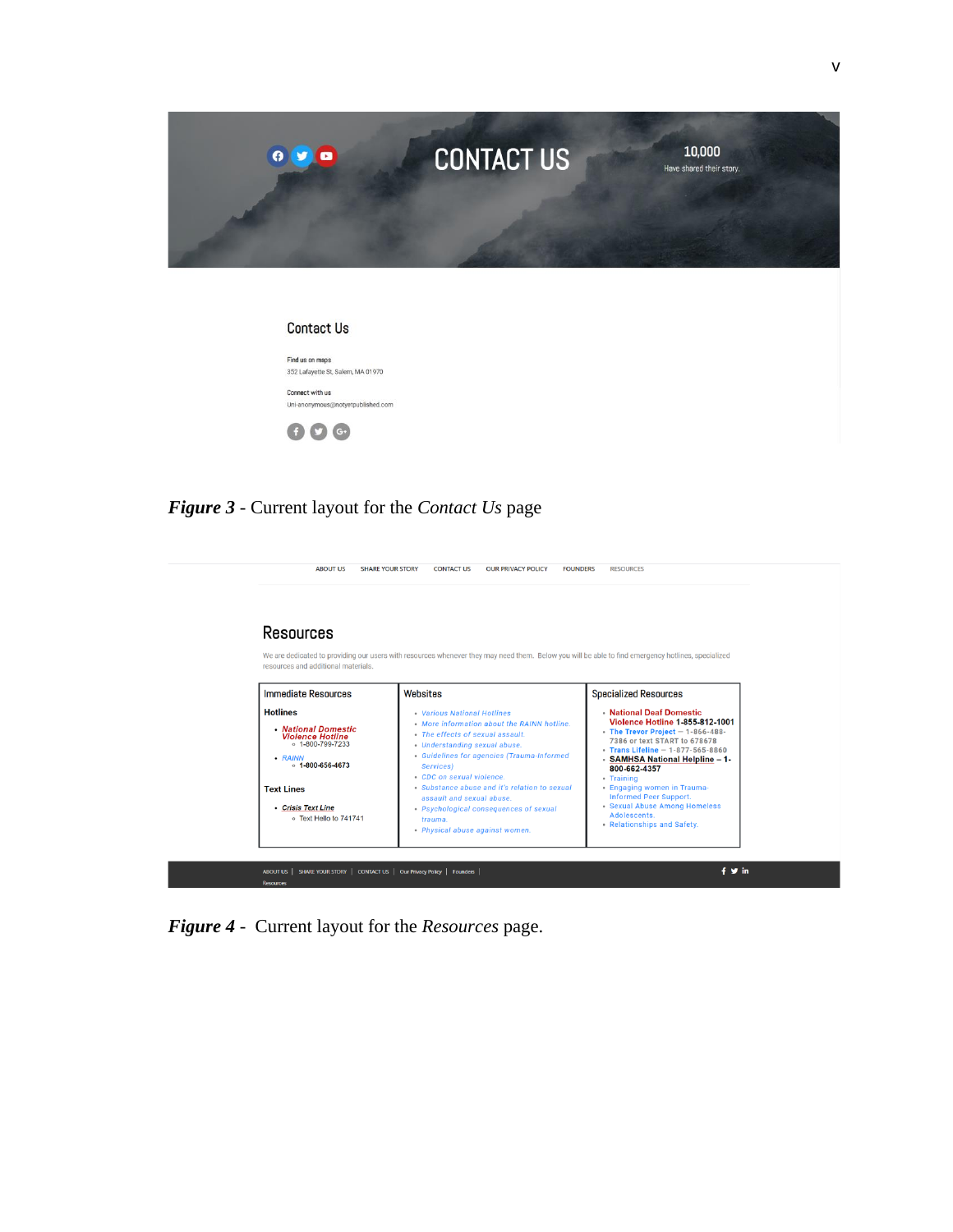*Uni-anonymous.com* is contextually varying in terms of the services it offers. From what I have seen there are not too many websites out there like it. The only moderately successful platform of this nature to ever exist was *Yik Yak*, a social media app for both iOS and Android users, which allowed them to create and share posts anonymously to anyone within a 5-mile radius. Although this app had originally presented itself as being moderately successful, it had some major security and privacy issues, which ultimately led to both its demise and its eventual shutdown. In more recent years, *Reddit* has been the go-to for users seeking that same level of anonymity as well as a sense of community. *Reddit* owes a lot of its continued success to its well-equipped moderation team, its outstanding safety measures (i.e. separation of NSFW (not safe for work) content from regular content), and its overall level of transparency.

When *Uni-anonymous* was in its early stages of development, both Watanya Felt and Skerdilajd Skenderi used *Reddit* and *Yik Yak* as their primary influences, and each played its own role in the entire creative process. We wanted to use a design that was similar to that of *Yik Yak*, one that would be clean-cut and appeal to college-aged students but would not discount the safety and security of our users. As previously noted, the most prominent Yik Yak inadequacy was its faulty safety and security measures. Taking this into account, Mr.Skenderi and I took things one step further with the creative process and made *Uni-Anonymous* not only appear more modern but comprised it of more modern safety and security features that were made possible through the use of *Wordpress,* a website development service.

In addition to the accessible safety features and clean-cut design, we wanted to offer our users additional resources should they need them for any reason. Mr. Skenderi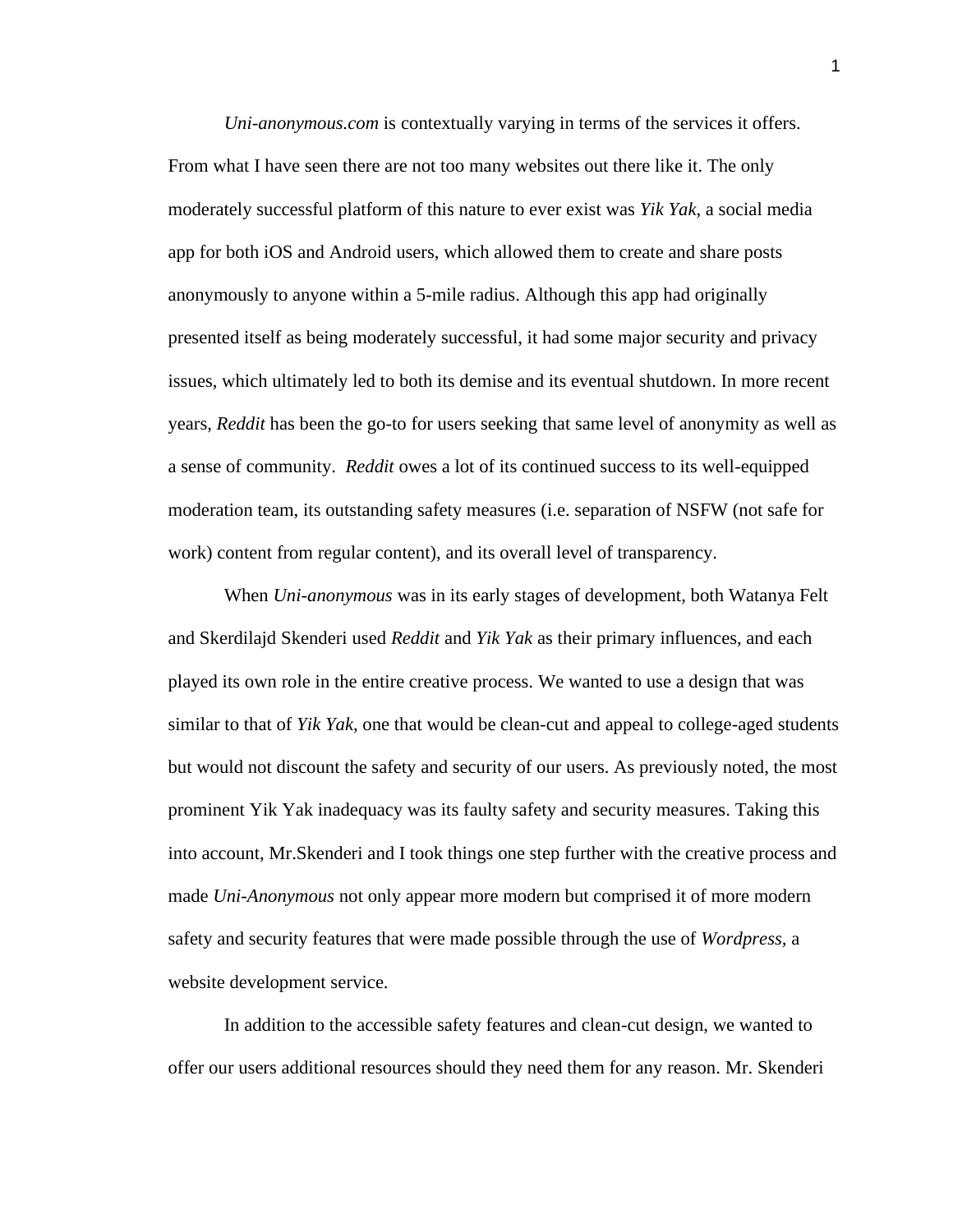and I both agreed that providing resources to our users is just as important as the testimonials/shared stories themselves. Our resource page will include a catalog of specialized resources, websites, hotlines, text lines, etc. to support a wide range of individuals within our user base. These resources will be there to assist victims of sexual assault, their families, and community members alike.

Before *Uni-Anonymous* went into its initial stages of development there was a lot of discussion around its overall purpose and what Mr. Skenderi and I hoped to achieve throughout its continuance. Mr. Skenderi and I want our website to raise continued awareness to the growing rate of sexual assault and sexual misconduct cases, among college-aged students. We also want our website to show the administration the overall impact this issue has on the campus climate, and remind them that there is still work to be done and that doing 'enough' does not equate to doing everything within your power. The hope is that through seeing countless individuals sharing their stories, the administration will seek to improve its future practices when it comes to handling these kinds of situations. This website will serve a safe space for our user base, but also as a reminder to the administration that they could be doing more to protect their students.

We are setting out to achieve the goals mentioned in the previous paragraph by adding several features to our site as well as countless resources for those seeking additional support. Web design features such as the testimonial count, will not only help keep track of the number of testimonials received through our website but will also let our user base know that they are not alone in their experience. Often victims of sexual assault feel extremely isolated. That feeling of isolation could have stemmed from the victim being told not to share the experience with anyone by their own perpetrator, a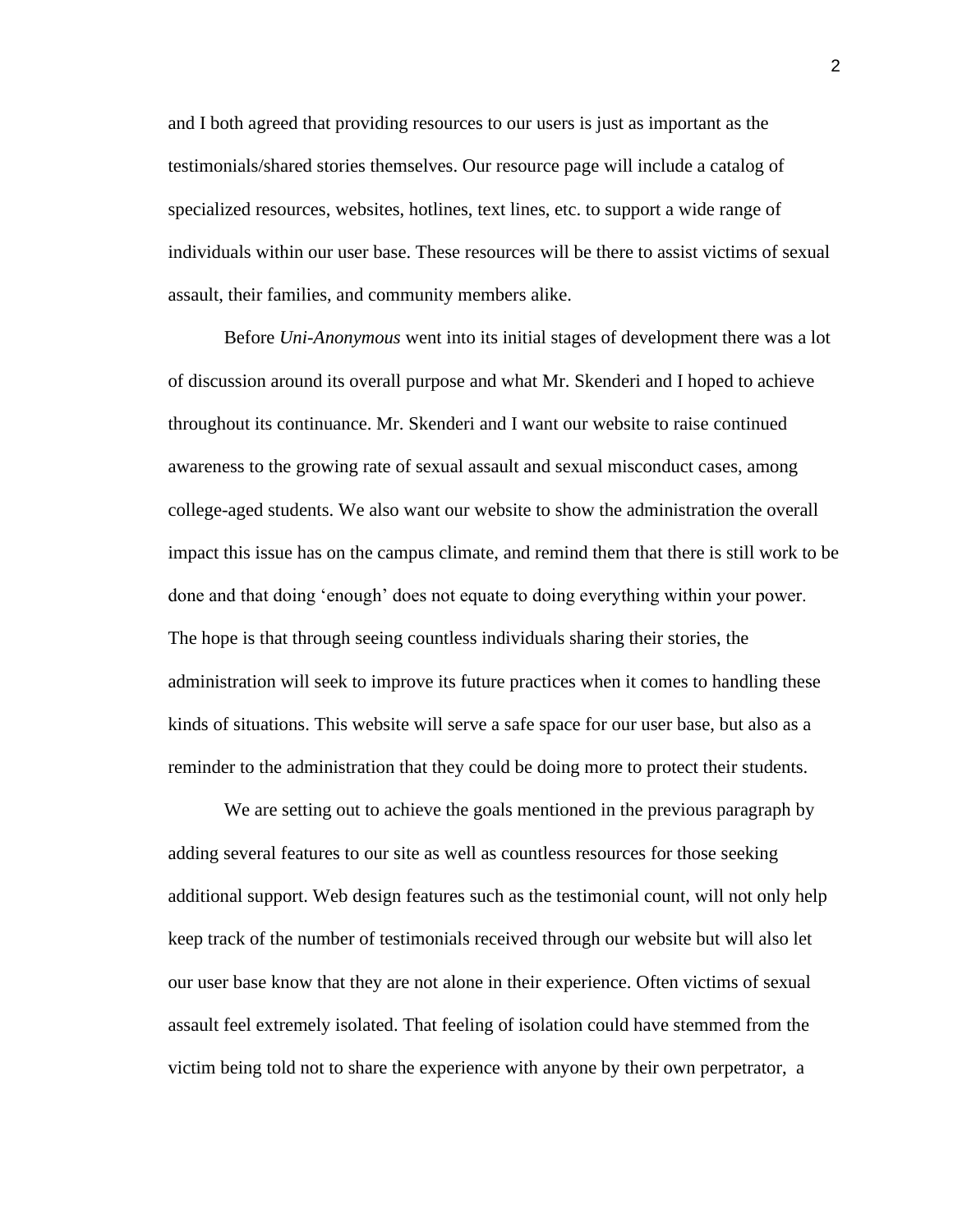lack of understanding/empathy from those around them, or a combination of the two. According to an article written by the Washington Coalition of Sexual Assault Programs, "A survivor's culture and (lack of) community connections can, at times, compound feelings of isolation...survivors at times may be shunned or even avoided by their families and/or communities because of their disclosure." The testimonial count in this case scenario is great because it shows the number of individuals who have shared their own stories and encourages those visiting to continue to vocalize their experiences.

Another notable part of the website that serves to help us achieve our goals is the resources in which it offers. As I mentioned in the previous paragraph, the resources are there to provide additional support to individuals should they need it. The act of sharing these kinds of negative experiences or even reading these kinds of experiences can sometimes bring up a lot of awful memories or even leave some retraumatized. Mr. Skenderi and I wanted to be prepared for that and took into careful consideration when creating *Uni-Anonymous*. For us, it was really important that *Uni-Anonymous* have all the necessary resources to help in case those awful memories do come back, or in case you experience some form of retraumatization.

The final thing which I am going to note that will aid in us achieving our goal is our websites' versatility. Not only is it available/accessible from your web browser it can be accessed from your phone thanks to Wordpress's amazing options. The fact that our site is able to be accessed from your webphone browser makes it much easier when it comes to reaching a wider audience. Part of being able to raise awareness is being able to reach as many people as humanly possible. If you are able to expose people to sites such as this one if they end up favoring the website and its initiatives, they are likely to share it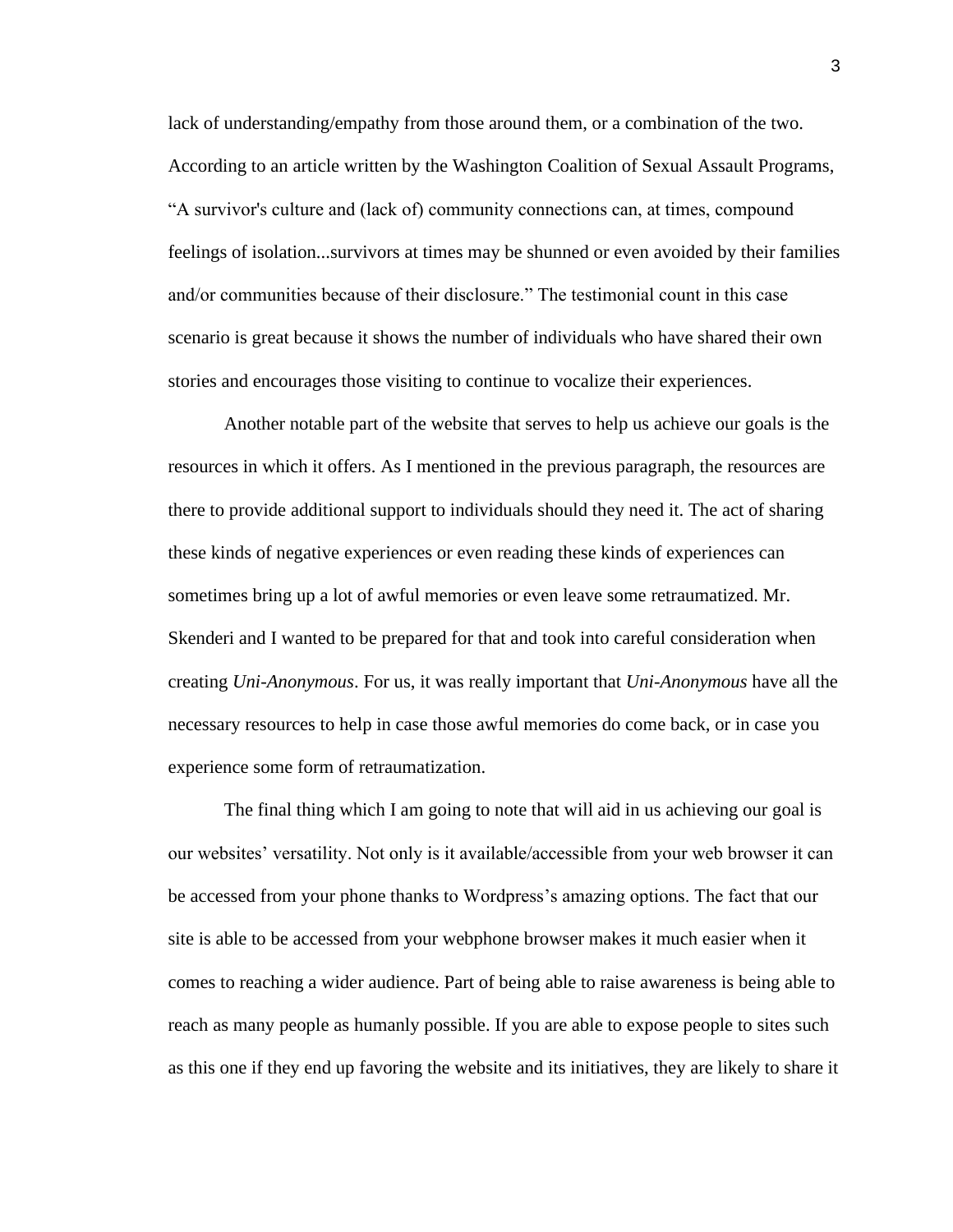with another person who will eventually share it with another person, and the cycle continues.

There was so much to learn and take from the developmental stages of this thesis project. The process of creating a website, even with the help of a well-curated template system and plug-in architecture, still presented an array of technological challenges. However, utilizing these tools allowed us to explore different ways to tackle these challenges in a more streamlined fashion. Mr. Skenderi served as an exceptional partner in the construction of this website because he was fairly knowledgeable in some of the areas in which I was unfamiliar. Much of the learning took place through trial and error and through the exchanging of ideas.

When first using the Elementor page builder plug-in (offered through *Wordpress)*, Mr. Skenderi and I only included some of the more basic information and showcased this information on a more rudimentary layout, in order to gain some familiarity with the tools and widgets of Elementor. The website was incredibly uninspiring upon first glance, but Mr. Skenderi and I eventually acquired enough knowledge through this experience to start not only adding some new features to our website but eventually implementing an all-new design. The only issue with the developmental process was the challenge of being able to include all of the features that were being considered thereafter in the "*Uni-anonymous* development timeline". A lot of the more contemporary ideas were omitted from the final product as we came to the realization that the limited time we had would not allow us the flexibility to explore those options.

This leads to my next point, had we not had major time constraints/ been more realistic about our timeline there would have likely been more ideas explored throughout

4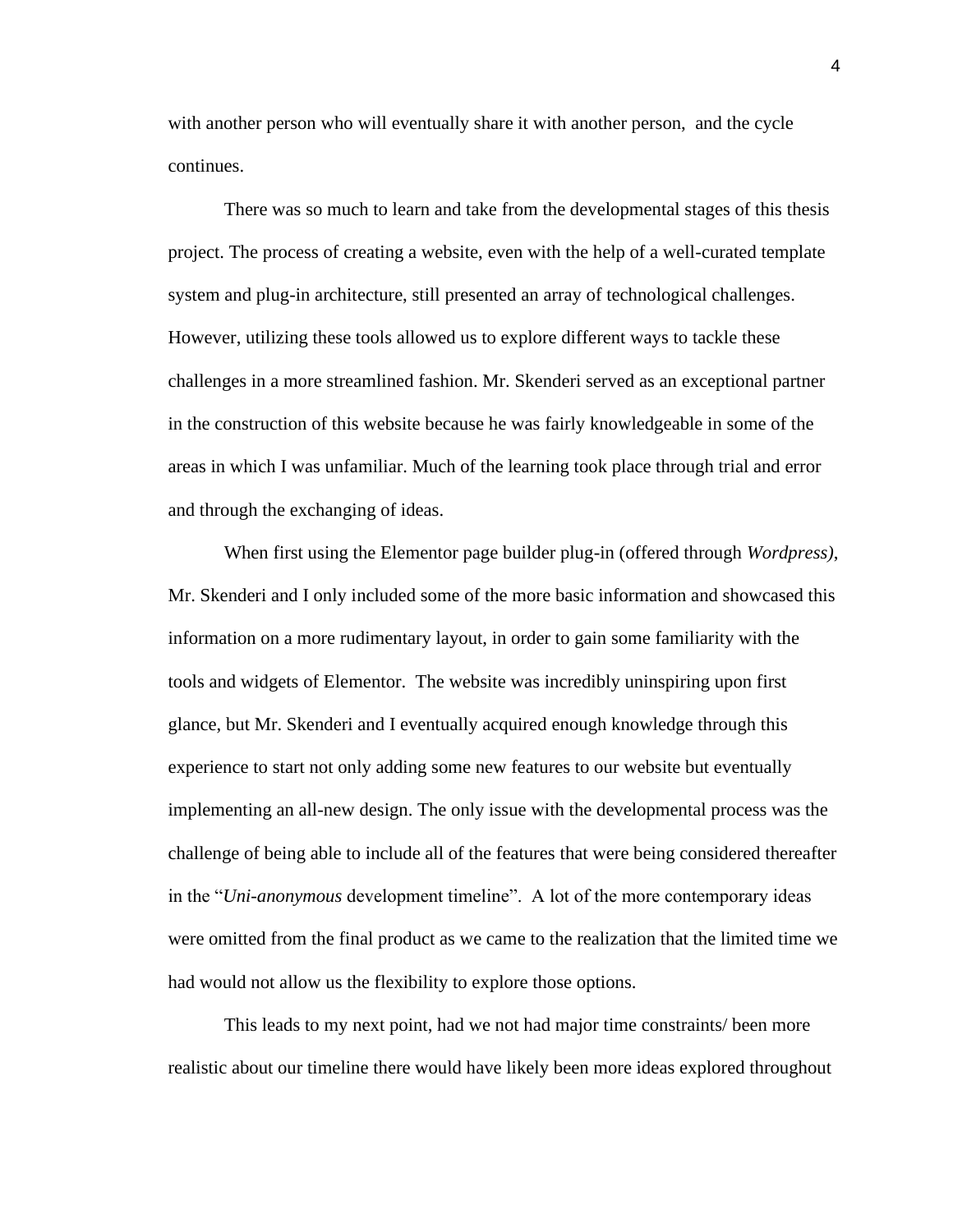the development of this website. Luckily this is just the first version of this site and I have the rest of my professional career to continue to work on improving it using the feedback provided. This first version of my website leaves much room for potential. Mr. Skenderi and I discussed potentially collaborating in the future to build an even more grandiose version of *Uni-Anonymous* from scratch. Building it from scratch would allow us so many opportunities to explore what this website could be and raise it to its highest level of potential. Especially if the website gains a lot of traction, we are going to want to adapt to the growing user base and make modifications to the site based on their specific needs.

When taking part in the developmental process of this website, Mr. Skenderi and I looked into several different ways of actualizing it. With his help, we came up with several ideas on how we would execute. One of the main ideas in the very beginning was to build this website from scratch, but unfortunately, our timeline did not allow for it. As I mentioned in previous parts of the text in order to accomplish any work on the site we needed to have a good understanding of the tools that we would be working with and have a realistic timeline for the project. Building this site from scratch would have been extremely unrealistic if we had decided to take it on so late into the year but it was and arguably still is, something worth exploring even through this reflective piece.

If we were to build this site from scratch there would be several programming languages used. The layout of the website would be implemented using a mix of HTML, CSS, and PHP. The functionality and interactivity of the website would be delivered by using PHP and JavaScript. To support the backend system that would be responsible for cataloging and manipulating data ( in this case the submissions of our users) a MySQL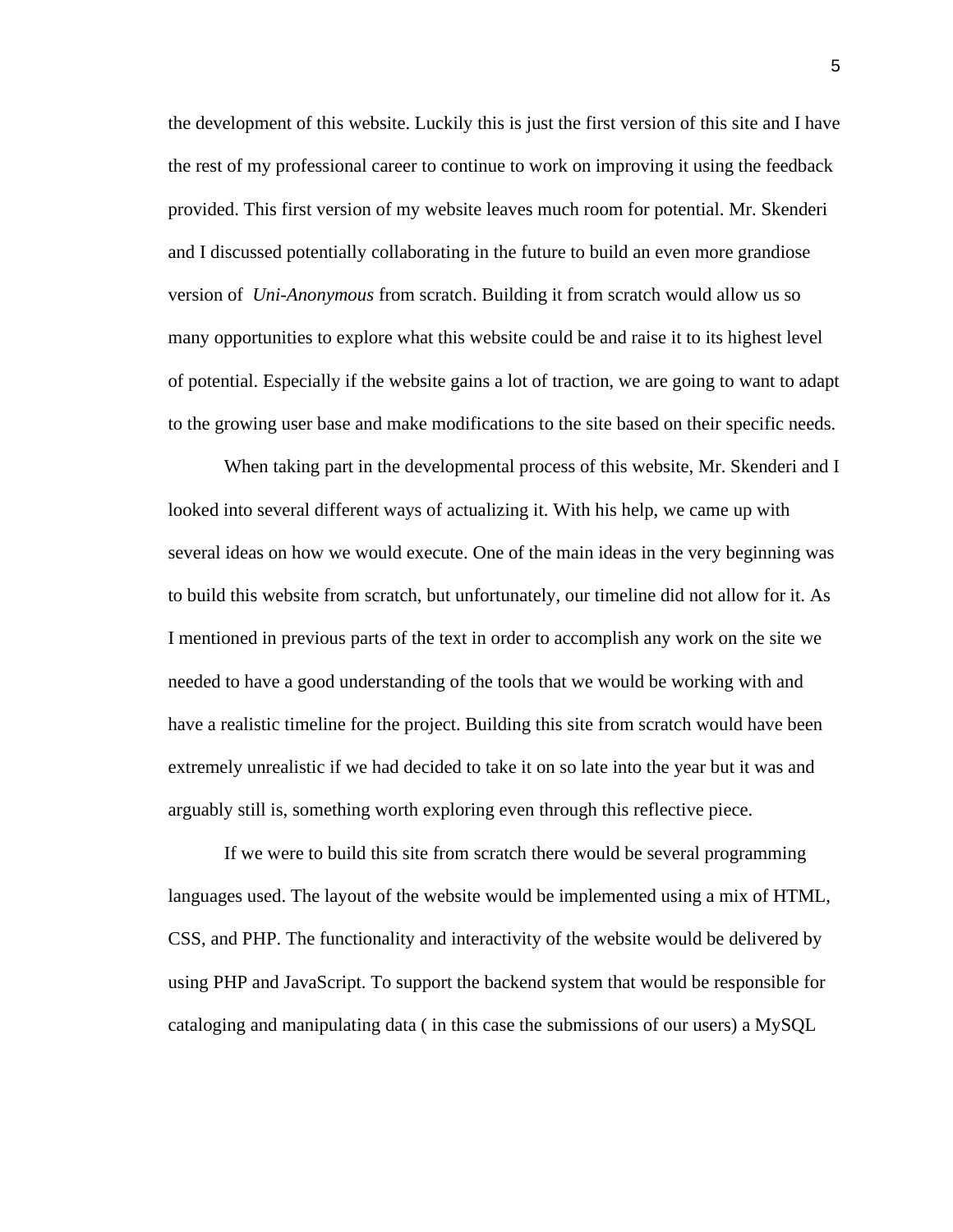database would be used alongside a database management tool such as phpMyAdmin, being that it is something provided to Salem State University Computer Science students.

What is also amazing about this idea of building the website from scratch is the modularity that building from scratch would allow for. The deep and intricate nature of programming languages would allow us to consider options that would have not been possible had we used a CMS. Everything from a basic font/theme, all the way to the backend aspect of it would be customizable. We would no longer be limited to the content and systems the community at large develops, we would be able to make the site truly our own with the potential to create something completely unique. In addition to that this type of development would allow us to have greater control over the website's performance in different platforms. While a CMS system does this very well, the additional metrics provided when the source code is available, give a very insightful picture, at least from an engineering perspective. Lastly, when built with source code from the ground up, some of this code can be referenced to directly, if the service would transition to a mobile application form.

Unfortunately, though we were unable to go in this direction and after generating a timeline for the project and creating a list of what Mr.Skenderi and I found to be the most necessary additions to our website. It was the idea that we can implement our site using services online that moved us along smoothly. Mr. Skenderi and I decided to go with a more notable hosting website Hostgator, which offers WordPress as one of its website development services. Although, in previous parts of the text Wordpress is mentioned the following definition takes it one step further: Wordpress is a CMS(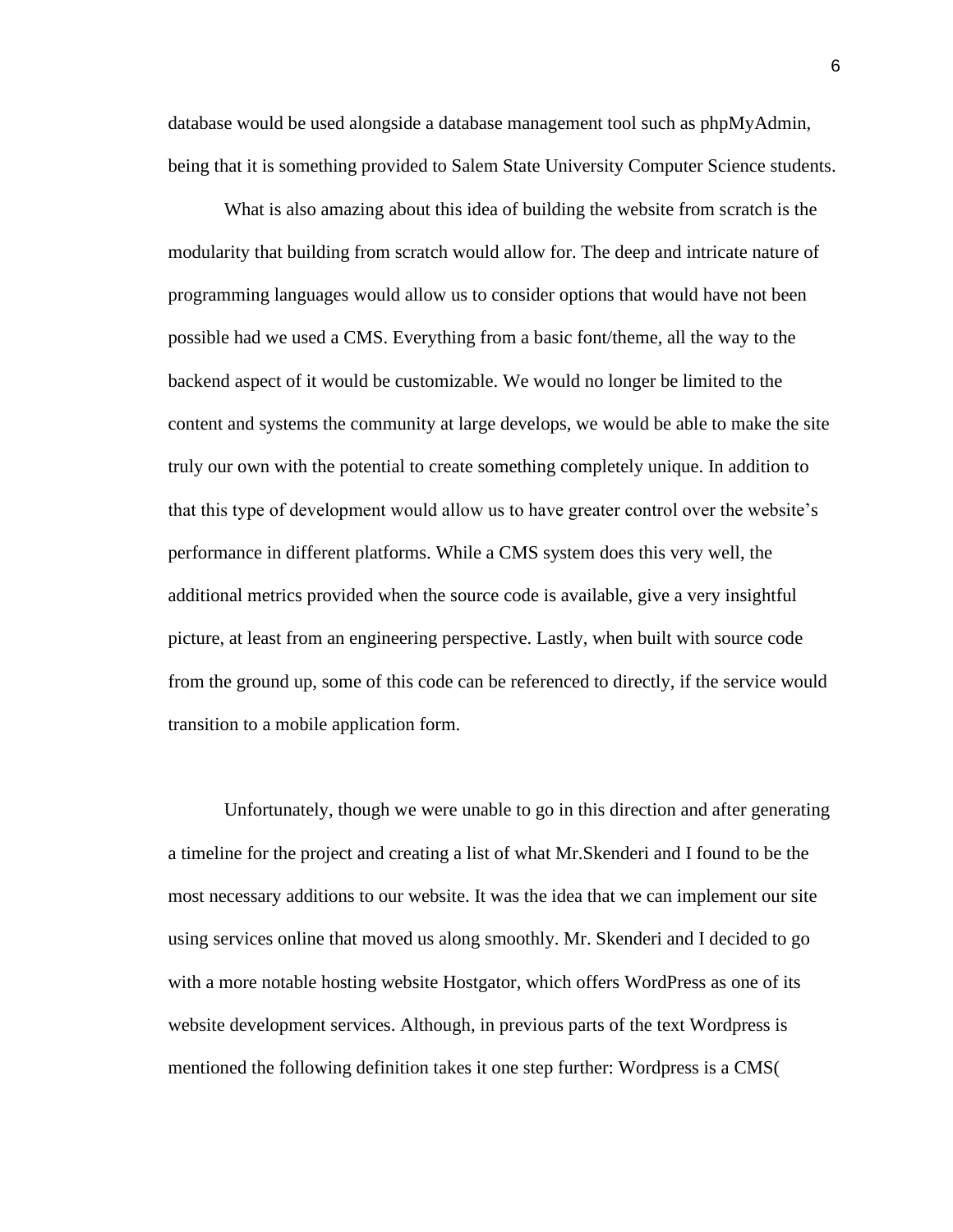Content Management System) that allows its users to develop their website using a set of easy-to-access, easy-to-use tools which in this instance fit the mold for what we were looking for in a website development service. After spending some time getting familiar with WordPress we discovered that in addition to its varied and flexible tools and features, it also allowed administrators to access the source code of these tools to truly personalize every aspect of the website, making the platform far more robust than what we had expected at first glance. While we did not have the time to use these features to their full extent, what was already provided proved to be more than adequate for the task at hand, and helped streamline the process saving us significant time down the line.

After the decision was made to proceed with WordPress, the working principle of the website was created. The working principle of *Uni-Anonymous* is based on the idea that you could have an anonymous platform where users could submit testimonial accounts about their experiences with sexual assault/harassment on campus without revealing personal information and without feeling ridiculed or threatened.

Mr. Skenderi and I took several steps to achieve this: First, we made sure that the website would not allow social features such as log-in forms, comments, or a submission rating system. It has been shown time and time again that allowing such social features in websites containing sensitive topics similar to ours could lead to these environments quickly becoming hostile to it's targeted audiences, an unintended side effect of creating a social environment in which certain individuals can exploit to create harassment. Next, Mr. Skenderi and I implemented an administrative review system for the submissions that come through on our site. With this feature, site moderators will be able to review every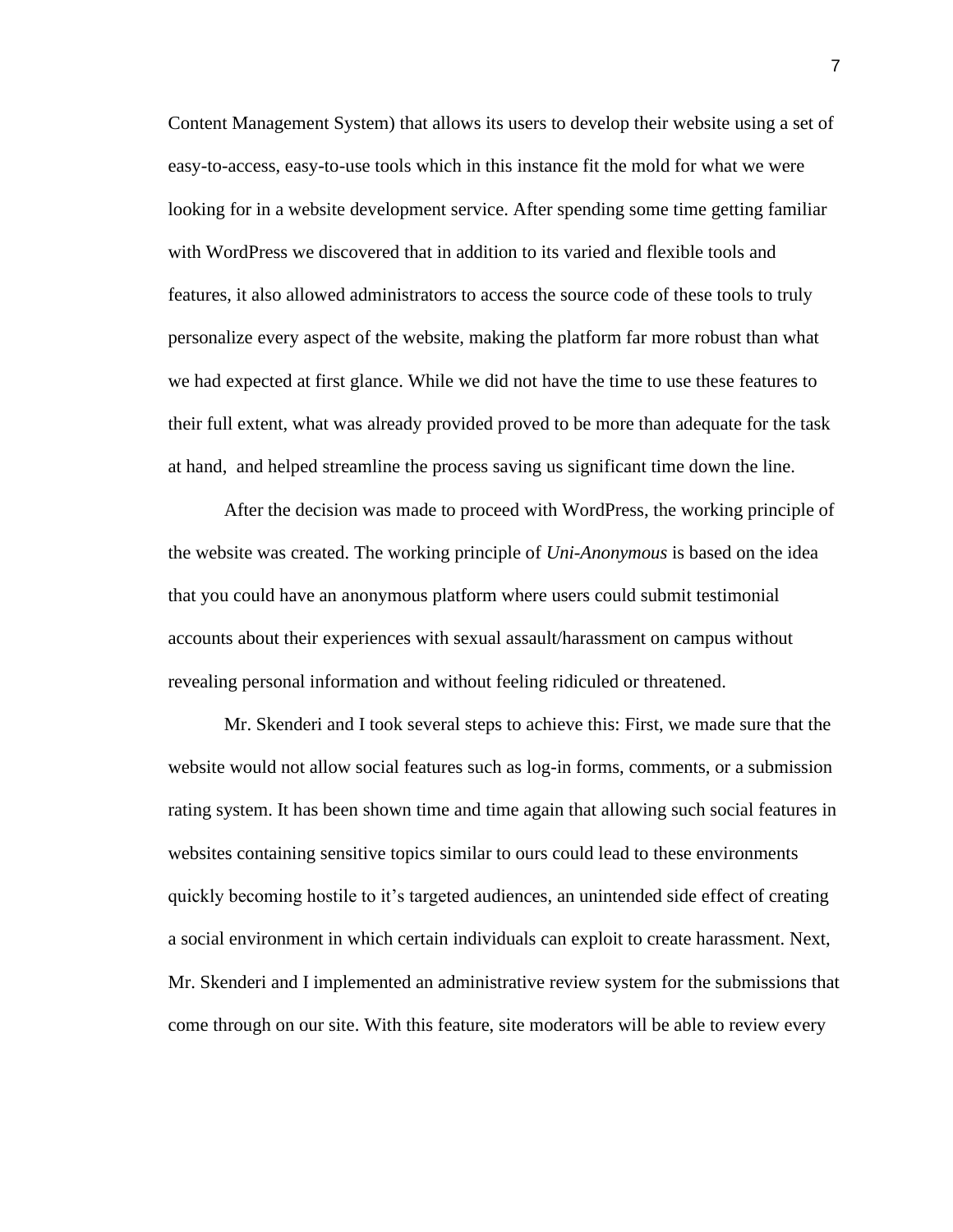submission, ensuring that it abides by our site's guidelines and ensuring that no personal information is found on the submission.

Lastly, we created an information collection policy that allows us to ensure the anonymity of the user at a backend level. While following this policy, Mr.Skenderi and I can ensure that the collection of long term cookies that contain personal user data, such as preferences or computer specifications is prevented. Within the confines of this policy, the only collection of data that is allowed is temporary entry and post-submission cookies. In the event that one was to look into the submission history, there would be no long term data, as these types of cookies are only temporarily present and are automatically deleted from the system after a short time has passed. This alongside several layers of security provided by our server provider Host Gator, ensures the security of all information on site. The diagram in *Figure 1* of the appendix shows the working principle of the site with attention to what happens to submissions prior to it being published and displayed on the homepage, while the subsequent figures in the appendix show what some parts of the website design look like.

In conclusion, this website allowed Mr. Skenderi and I to better understand all of the moving parts of a website. I am certain that this experience will continue to serve us throughout our professional careers because we have come out of it having learned so much. Should we decide that we want to collaborate in the future, this website proves to be a good start for, future collaborative efforts.